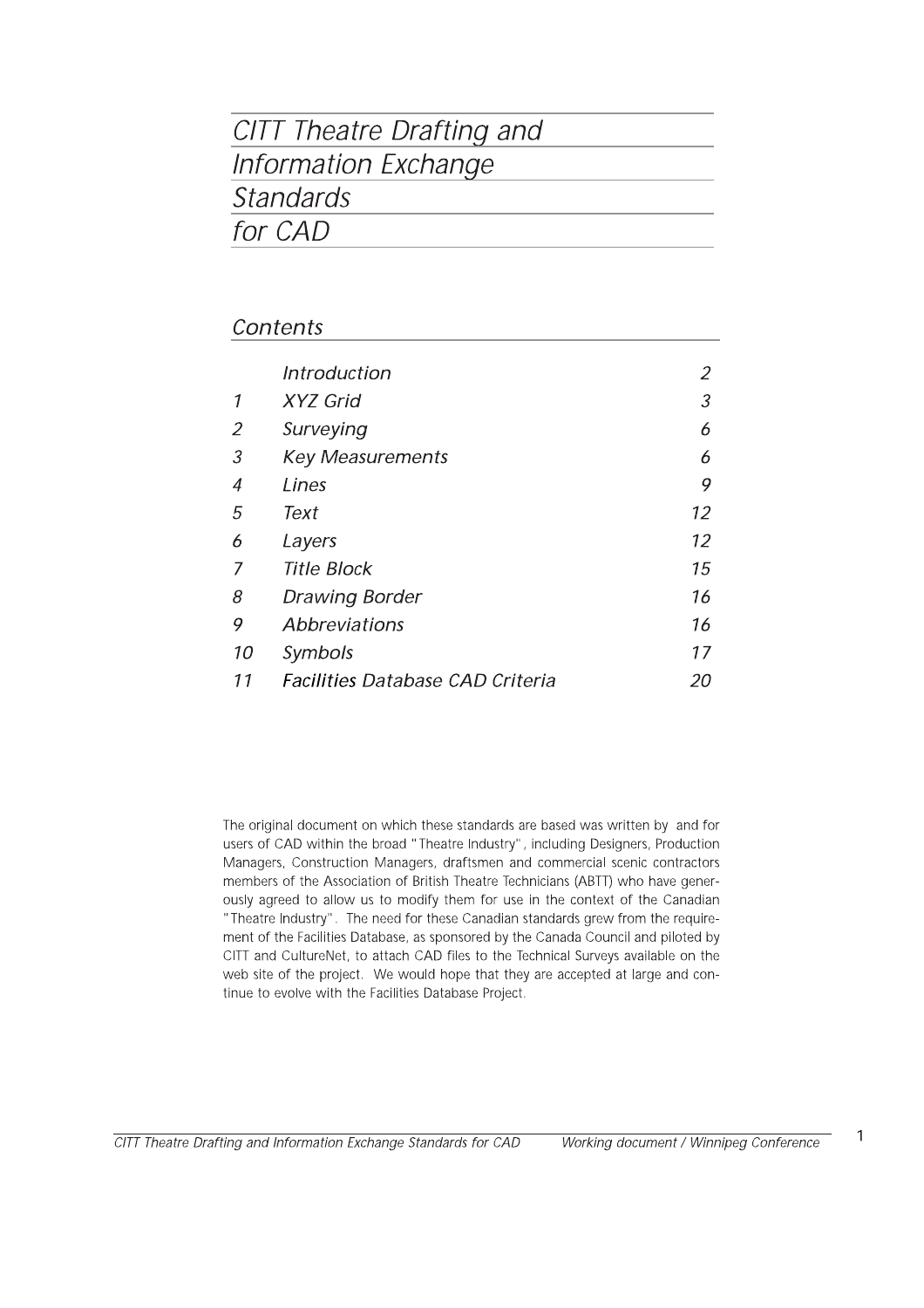### **Introduction**

These standards are a reflection of the growing use of CAD within the industry and a desire from users for a common language through which to exchange mutually beneficial information.

Whilst some specifics relate purely to CAD they are also designed to be suitable quidelines for hand drawn paper drafting.

No mention of specific software is made. The standards are designed where possible to be applicable to most available CAD programmes.

This document deals with standards relating to the production of Venue Plans and Sections. It is intended that later additions will deal with LX plans, Design, Workshop, and 3 dimensional drawings.

These standards are provided to enable those in the theatre industry using CAD to exchange information in a common language. It does not prohibit the development of in-house practices for specific areas covered, but does provide a framework within which in-house practices could be developed.

The validity of exchanged CAD drawings is of paramount importance. This standard sets out what information should be presented and how. It also provides for a classification of drawings so the recipient is aware of what the drawing contains as well as the accuracy of the information.

It is assumed that (at this stage) all drafting will be in 2 dimensions, drawn on the computer at 1:1 (full scale), and plotted at an appropriate scale.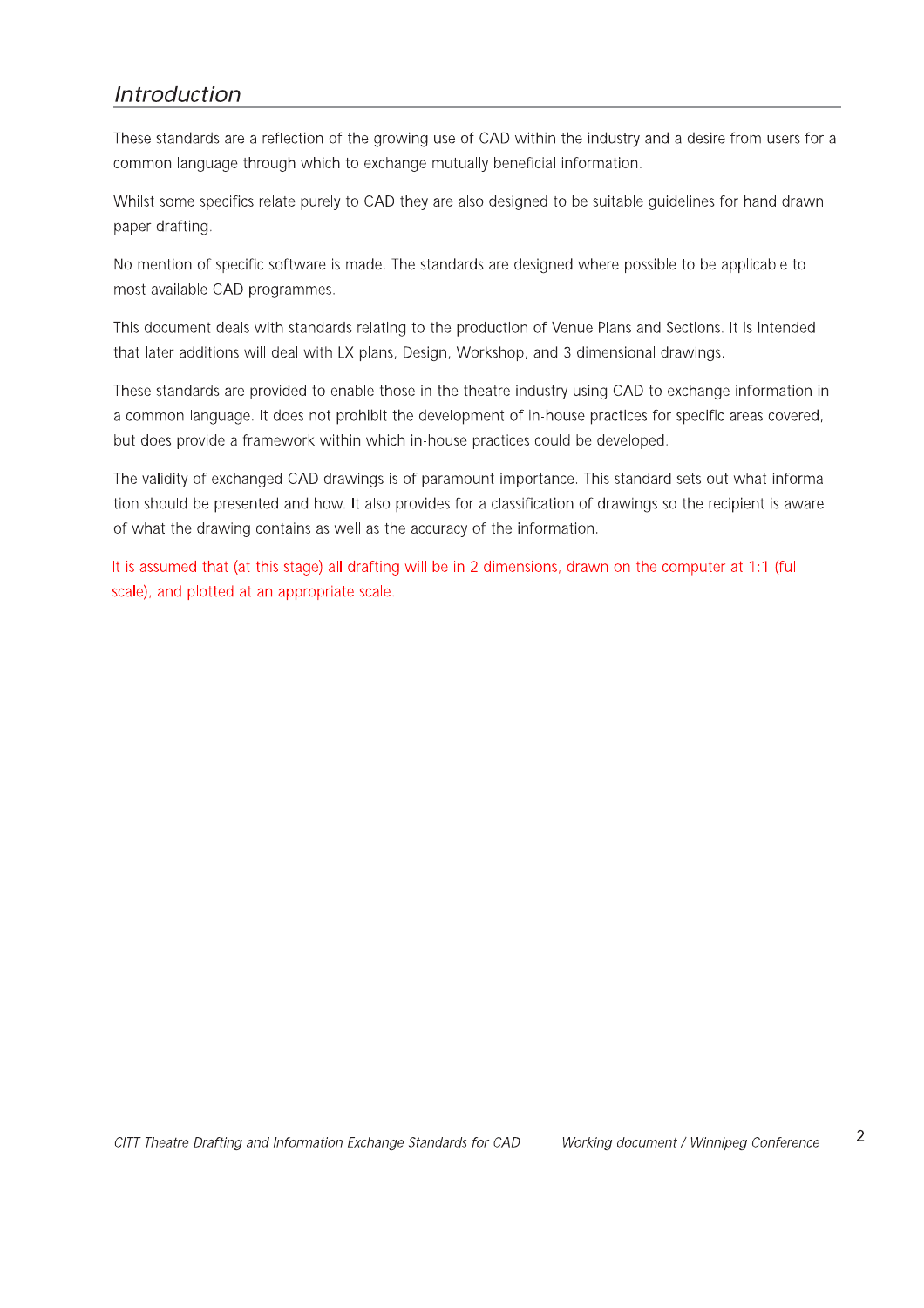### $\boldsymbol{\mathcal{I}}$ **XYZ Grid**

The Theatre industry has it's own unique language, CAD also has it's own language. It is important that the use of both languages is standardised where they cross over.

Common theatre practice when setting out is to refer dimensions back to two reference lines commonly known as the "centre line" and the "zero line". Both these lines are usually marked on the stage surface.

The zero line is usually defined as a line parallel to the front of the stage, and at a convenient position up and down stage so to allow the clear setting of a floor cloth or front wall of a set. In most cases the Zero line is on the upstage side of the proscenium, either the upstage surface of the plaster / brick structure or the upstage surface of the fire pocket (if there is one).

The Centre line is usually obtained by bisecting the proscenium and projecting a line from this point upstage and perpendicular to the front of the stage (or the Zero line).

An integral part of all CAD programmes is the use of an invisible 3 dimensional grid. Each direction within the grid is described by a letter, X, Y, or Z. All dimensions and relative positions are defined in relation to the grid. It is important therefore when surveying and eventually drawing to define where the imaginary grid is placed within the theatre and it's relative position to the traditional setting and centre lines.



Figure 1.1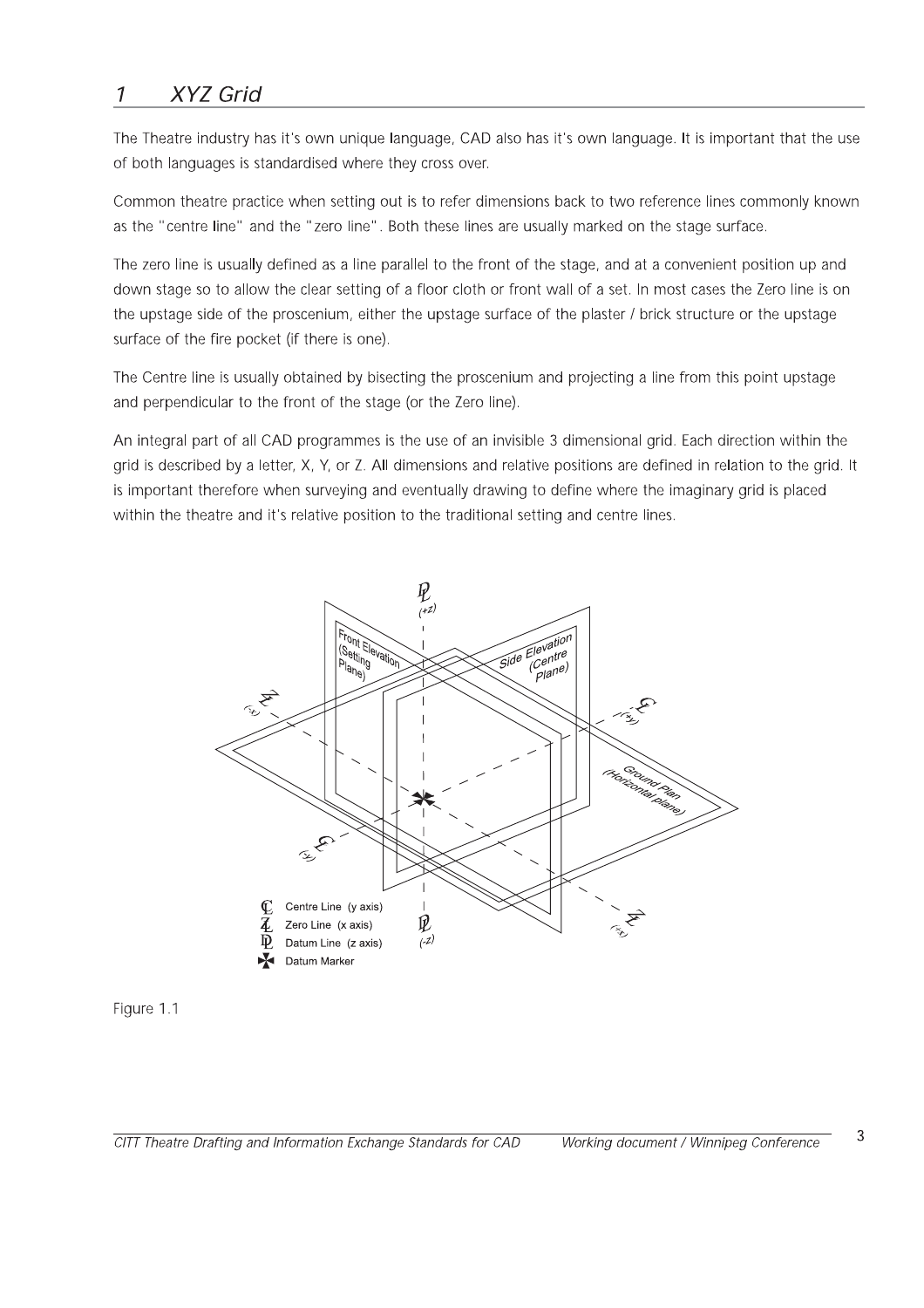### 1.01 The Plan

The first point and probably the most important to understand is that a "plan" is not an aerial view of the stage. It is a common mistake to assume that if the roof (and grid) of a theatre were removed and you were able to hover overhead, what you would see would be a plan. In pure technical drawing using orthographic projection this would be true, but a drawing of this nature would not be very useful. It would focus on the equipment in the foreground, (fly bars, flown scenery etc.) and obscure the information we are more interested in, which mostly relates to the floor.

Instead what we consider to be a "plan" is actually a horizontal section through the building, with an indication of what lies above as well as below the section plane. Imagine a scanning laser mounted on a tripod at eye level projecting horizontally in all directions, or imagine the entire area filled with water up to eye level. The line created against the wall by the laser or by the water, is the shape of the wall that you should draw in a plan.

Best practice dictates that the section should be taken at 1.8m above the floor, or to be more precise above the 'horizontal plane". NB the floor is the "horizontal plane" unless it is raked. By taking the section at this level it will generally incorporate all doors, windows, wall mounted equipment, etc. Obviously no one position for this will be best suited for all buildings. It is important though to standardise so everyone reading a drawing understands what they are looking at.

A plan view of the stage uses X and Y co-ordinates. X relates to across the stage and Y to up and down the stage.



Figure 1.2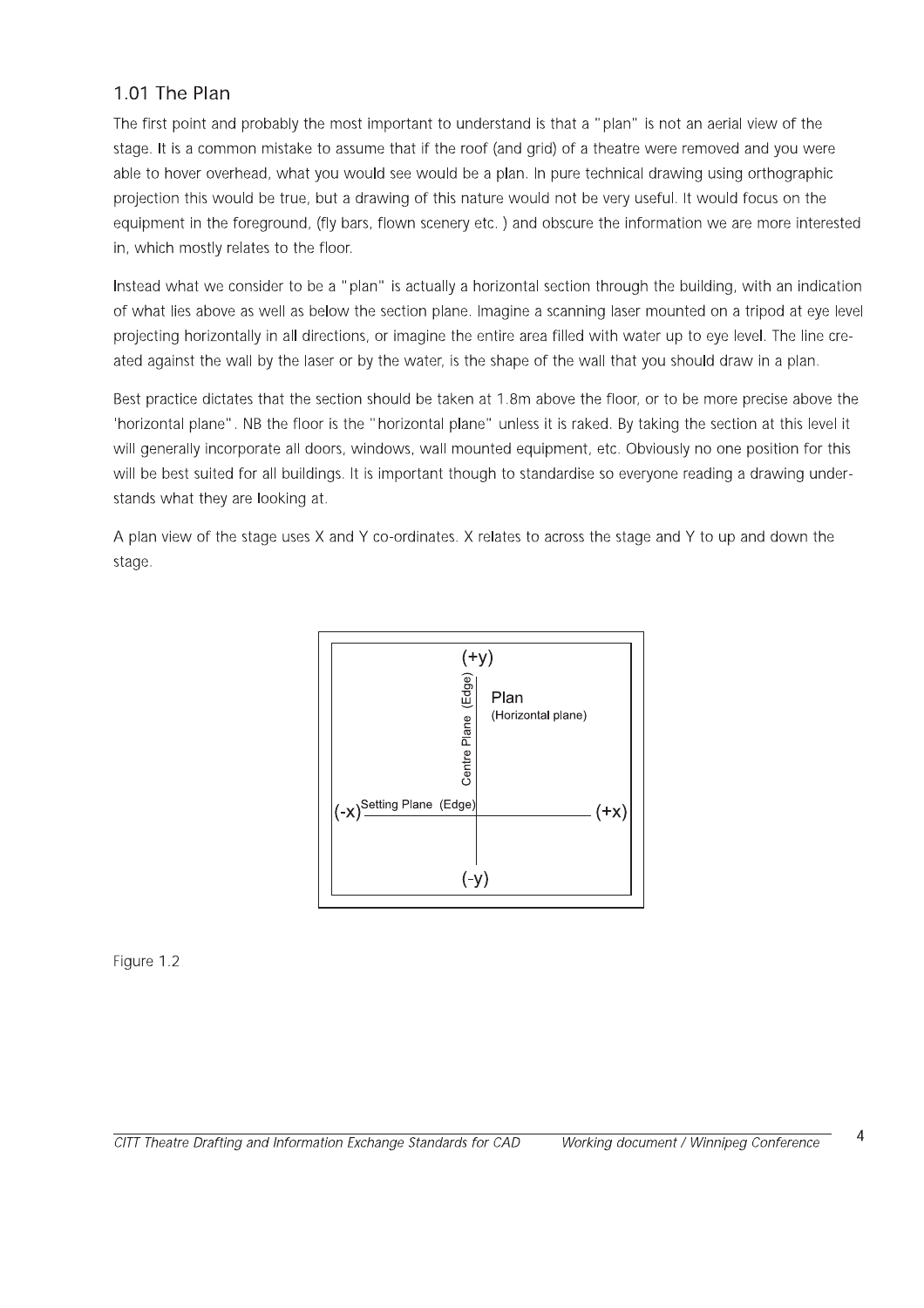### 1.02 Section

A "section" is the general term used to describe the view if you were to cut the theatre in half along the centre Line. This is partly true. As with the Plan it is important to show not only what is in front of you but also what is behind. You will see later that different line types are used to denote what is in front of the view point from what is behind.

The traditional section is taken from Stage left (fig 1.3). Using this view point everything to the right is upstage and the audience is seated on the left. This view will be adopted as the CITT standard. A facility may chose to also produce a reverse section to show information that is substantially different from the standard section and is judged essential to the proper understanding of the physical constraints or technical infrastructure of the facility.

A sectional view (longitudinal) of the stage and auditorium will use the Y co-ordinate for up and down the stage and the Z co-ordinate for vertical measurements.



### Figure 1.3

A section taken across the stage from side to side (parallel to the proscenium) may be useful to show in more detail the heights of flyfloors.

Other sections may be required for open stage venues, the use of additional sections should be to add clarity to existing information.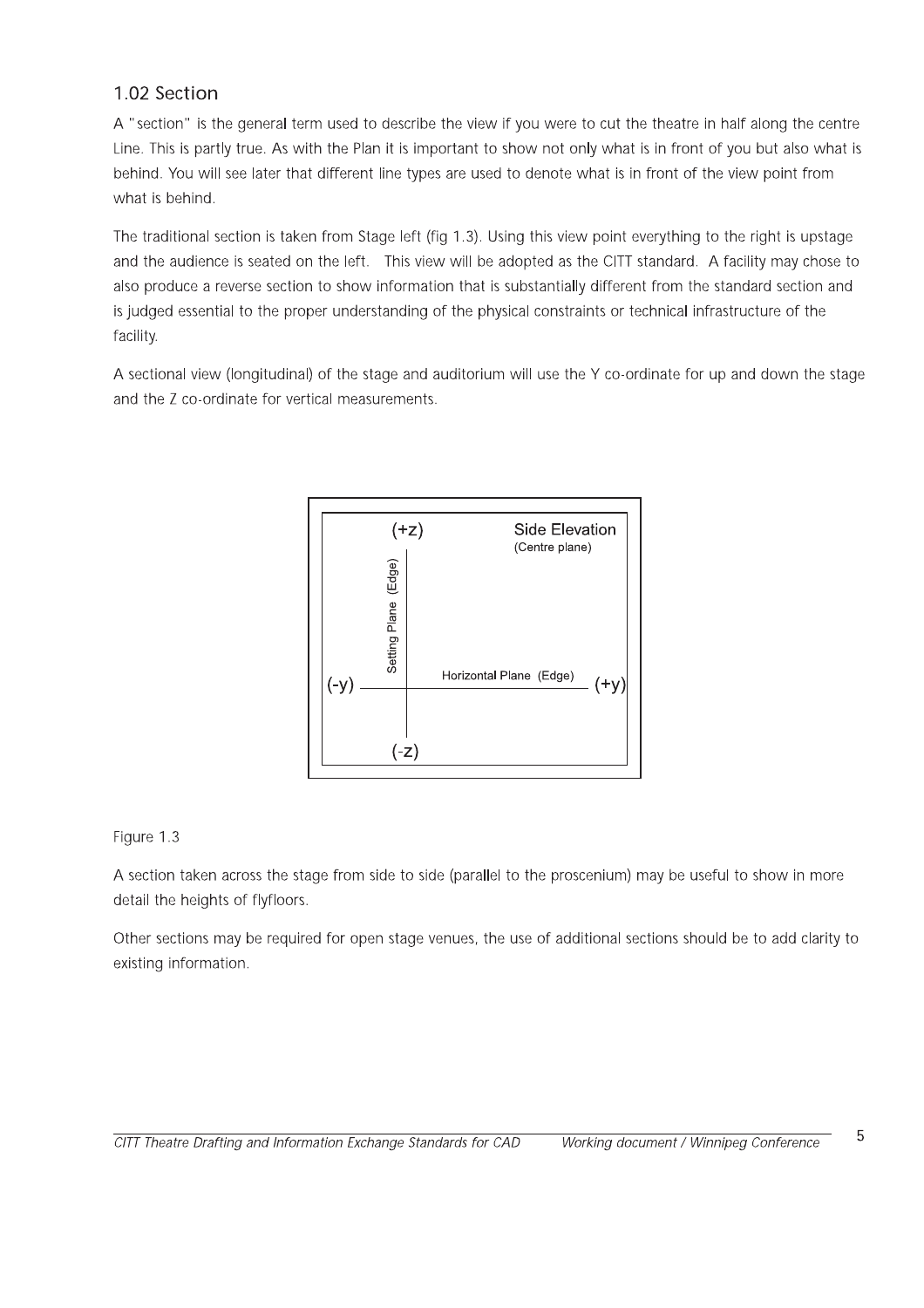### 2. Surveying

New section relating to good practice for surveying setting out:

Reference line Tolerances **Illustrations** 

The CITT team in its initial standardisation of Facilities Existing Plans has noted that many discrepancies exist in the plans that are presumed to be accurate by the facilities staff. These discrepancies often result from the origin of the plans that were from the initial construction set and have never been issued as "As Built".

We encourage facilities staff to review the following key measurements until their plans can be submitted to a full standardisation:

- Proscenium opening  $\mathsf{a}$ .
- Centre line positioning  $b.$
- Zero line positioning  $C.$
- $d.$ Depth of stage from Zero line to back wall from SL proscenium opening
- e. Depth of stage from Zero line to back wall from SR proscenium opening
- Spacing of fly pipes f.
- Maximum flying height to stage floor g.
- Location of any obstructions (beams, staircases, electrical panels, doors etc.)  $h<sub>1</sub>$ that may not be shown on existing plans
- Width and height of loading doors  $\mathbf{i}$ .

### 3. Key Measurements

The dimensioning of venues is standardised to follow the CAD practice of using an XYZ grid. Good practice requires that each venue surveyed must have reference plates set into permanent areas of the stage surface and walls that would allow surveys to be replicated from exactly the same point.

All dimensioning should therefore where practical originate from one of these three axis or lines, they are referred to as:

### 3.01 The Zero line, X-axis

This is a straight line across the stage and on its surface, where possible against the upstage face of the fire curtain pocket or similar most downstage obstruction.

### 3.02 The Centre line. Y-axis

This is a straight line running up and down stage bisecting the proscenium and at right angles to the zero line. NB if the stage is flat the centre line will lie on the stage surface. If however the stage a raked the centre line will pass through and below the stage surface so as to remain on the "Horizontal Plane".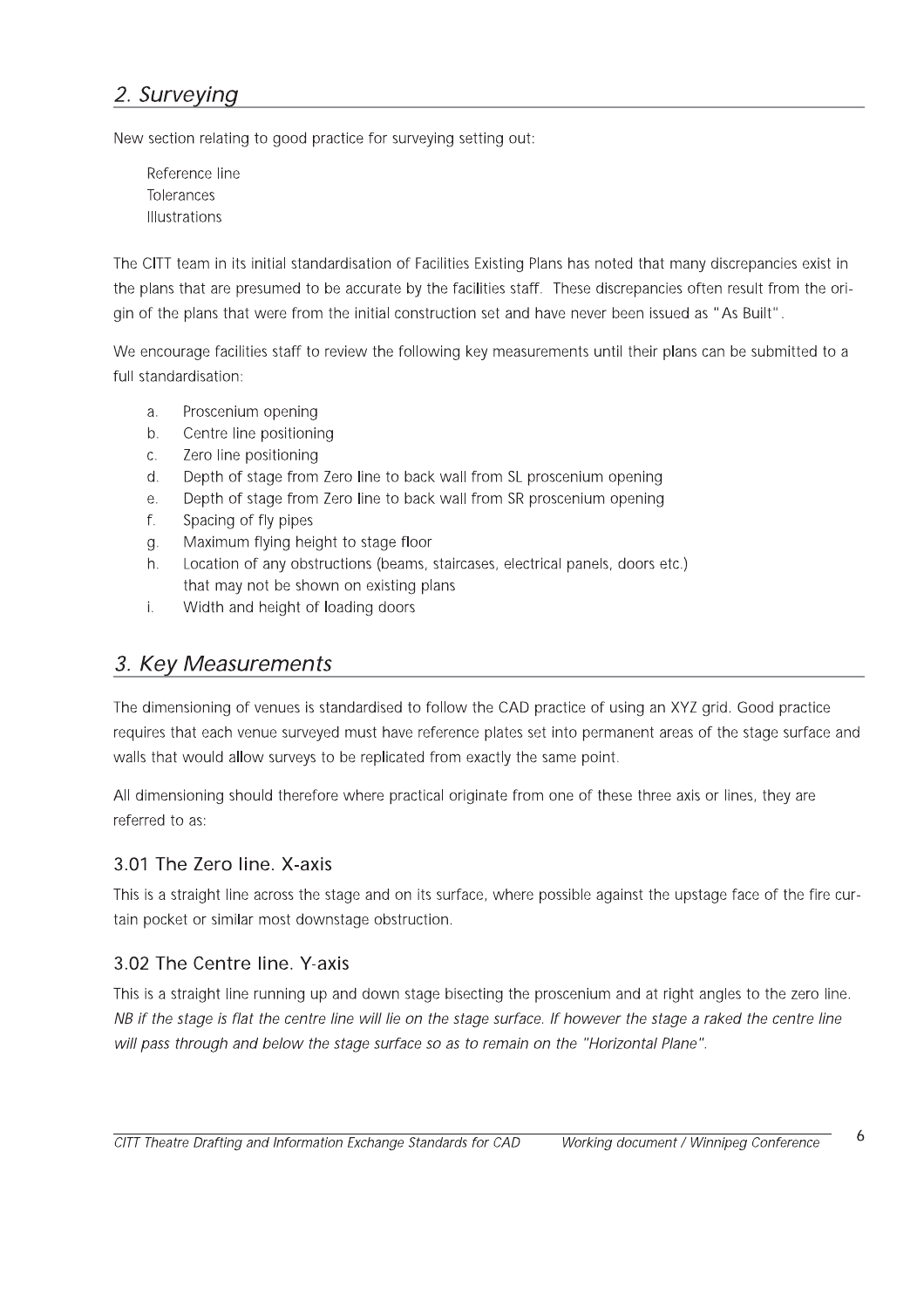### 3.03 The Datum Line. Z axis

This is a straight vertical (plumb) line passing through the intersection of the Zero line and Centre lines. These three lines intersect at the DATUM POINT. This becomes the reference point for all other dimensions on the plan. In CAD terms - The Origin. (0,0,0)

### The terminology Height, Width and Depth is standardised to mean the following:

### 3.04 Height

A points vertical position measured from the 0 point on the horizontal plane. With a flat stage, this can be measured from any point on the stage surface.

### 3.05 Width

A points horizontal dimension measured along or parallel to the Zero line (across the stage).

### 3.06 Depth

A points horizontal dimension measured along or parallel to the centre line(up and down stage).

N.B. Care should be taken in describing a dimension relating for example, the size of cloth as being 8m metres high or 'a drop of' not 8m deep, or to describing the size of a pit as being 2m below the stage (negative height) not 2m deep.

### 3.07 Dimensional Information

The following list (fig. 3.07) contains the key measurements required to provide a proper understanding of the structure and mechanics of the "typical proscenium theatre". It should be used as a guide to indicate the range of information required when dealing with theatres in the round, studio spaces etc. These venues will require a unique list of information as appropriate.

It is not intended to illustrate the scope of a survey required to produce a full drawing. A full survey will involve many more measurements being taken.

 $\Box$  $\sim$ 

For a drawing to meet the agreed standard all the dimensions listed must have been checked on site by an appointed person and given in mm. Additionally, converted dimensions should be shown on the appropriate layer in Imperial measurements.

Because of the potential for confusion with the use of SL and SR when the plans are viewed by international readers, these indications will appear on the proper layer with a note to the reader as well as common international equivalents (i.e.: British - OP / PS: French - Côté Cour / Côté Jardin etc.)

Explanation of "clearance line" to follow.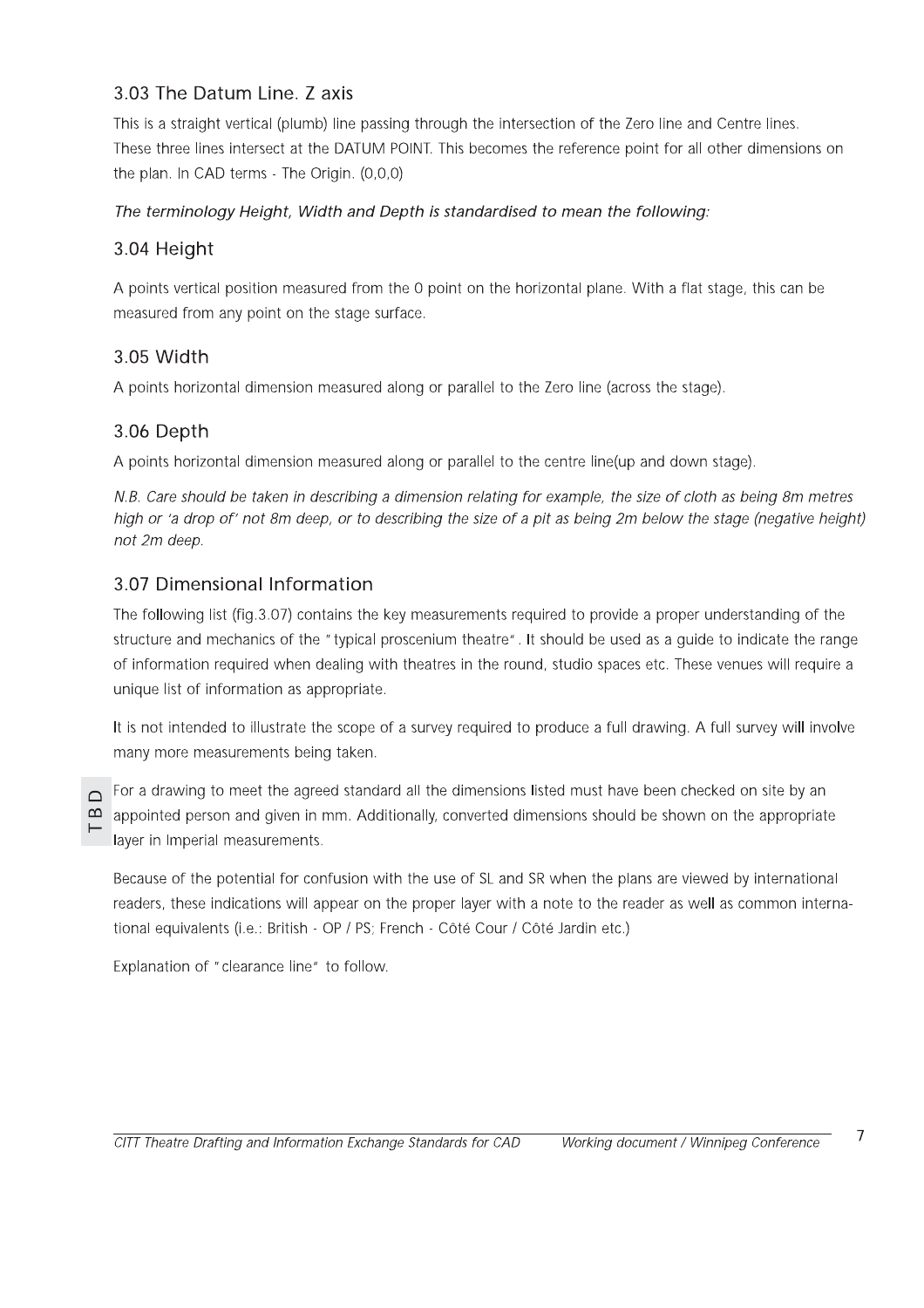|                         | <b>Key Measurements</b> |                                             |                   |
|-------------------------|-------------------------|---------------------------------------------|-------------------|
| <b>Shown</b><br>on plan | Meausurement<br>from    | To                                          | Dimension<br>(mm) |
| $\sqrt{}$               | Zero plane              | Front of stage                              |                   |
| $\sqrt{}$               | Zero plane              | <b>Clearance line Upstage</b>               |                   |
|                         | Zero plane              | DS of false proscenium                      |                   |
|                         | Zero plane              | US of false proscenium                      |                   |
|                         | Zero plane              | DS of permanent bridge                      |                   |
|                         | Zero plane              | US of permanent bridge                      |                   |
|                         | Zero plane              | DS of pit opening on CL                     |                   |
|                         | Zero plane              | US of pit opening on CL                     |                   |
|                         | Zero plane              | Rear of pit                                 |                   |
|                         | Zero plane              | US of Proscenium                            |                   |
|                         | Zero plane              | DS of Proscenium                            |                   |
|                         | Zero plane              | DS of Fire Curtain                          |                   |
|                         | Zero plane              | US of Fire Curtain                          |                   |
|                         | Zero plane              | DS of trapable areas                        |                   |
|                         | Zero plane              | US of trapable areas                        |                   |
| V                       | Center Plane            | Clearance off SL loading gallery            |                   |
|                         | Center Plane            | Clearance off SR loading gallery            |                   |
|                         | Center Plane            | SL wing wall                                |                   |
|                         | <b>Center Plane</b>     | SR wing wall                                |                   |
| $\sqrt{}$               | Center Plane            | Clearance line on SL wall                   |                   |
| $\sqrt{}$               | Center Plane            | Clearance line on SR wall                   |                   |
|                         | Center Plane            | False proscenium opening width (max) SL     |                   |
|                         | Center Plane            | False proscenium opening width (max) SR     |                   |
|                         | Center Plane            | False proscenium opening width (min) SL     |                   |
|                         | Center Plane            | False proscenium opening width (min) SR     |                   |
|                         | Center Plane            | SL pit wall                                 |                   |
|                         | Center Plane            | SR pit wall                                 |                   |
|                         | Center Plane            | SL forestage                                |                   |
|                         | Center Plane            | SR forestage                                |                   |
|                         | Center Plane            | SL Proscenium                               |                   |
|                         | Center Plane            | SR Proscenium                               |                   |
|                         | Center Plane            | SL of trapable area                         |                   |
|                         | Center Plane            | SR of trapable area                         |                   |
| $\sqrt{}$               | <b>Horizontal Plane</b> | Clearance under SL loading gallery          |                   |
| $\sqrt{}$               | Horizontal Plane        | Clearance under SR loading gallery          |                   |
|                         | Horizontal Plane        | Clearance under any bridges or obstructions |                   |
|                         | Horizontal Plane        | Grid surface (top face)                     |                   |
|                         | Horizontal Plane        | Clearance under grid                        |                   |

Figure  $3.07$ 

CITT Theatre Drafting and Information Exchange Standards for For CAD Working document / Winnipeg Conference 8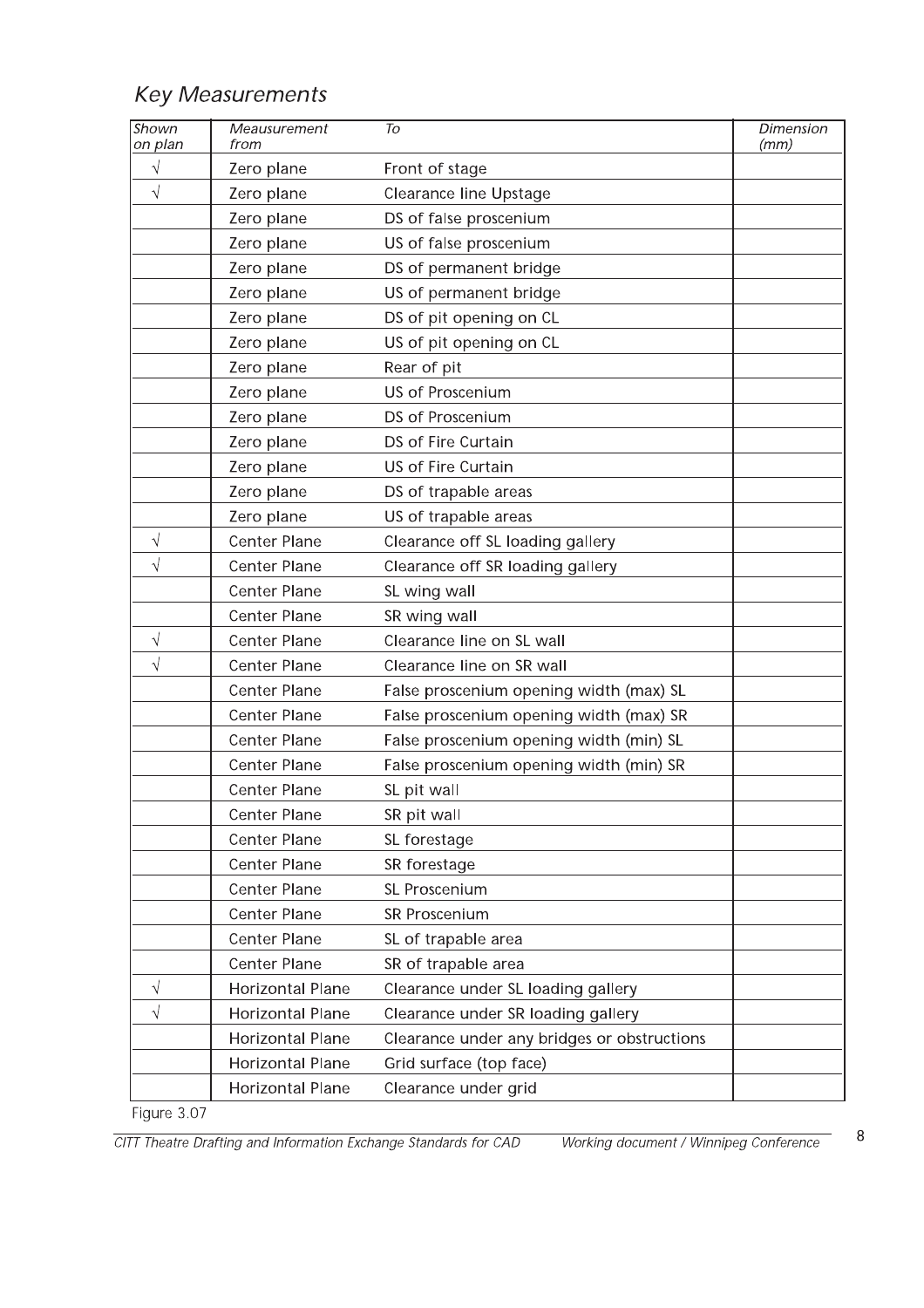### 4. Lines

Clear use of different line forms, widths and colours can help convey extra meaning. Most printing however and hard-copy output work is currently done in black and white. The use of colour should be restricted to "on screen".

These standards will therefore not deal with the issue of line colour at output.

Standardisation of line form and weights is important to establish a logical hierarchy within the drawing, leading the reader automatically to the most important information. Some programmes allow far different line weights to be shown on screen other programmes do not apply the line weight until the drawing is plotted out. In this instance it is important for the end user to understand how the plot should be configured. This information should be contained within the drawing on the appropriate layer as a "plot information panel".

Each line is made of two variable parts:

Its form (dotted, dashed, continuous etc.)

Its width or weight.

More work required to look at various software problems, this might point towards needing to standardise colours on screen to denote differing line weights.

Line forms and widths for most commonly occurring situations are defined in the following sections.

### 4.01 Line Form



Figure 4.01

It is recommended that the above line forms are used wherever possible and that their proportions are maintained to be close to above.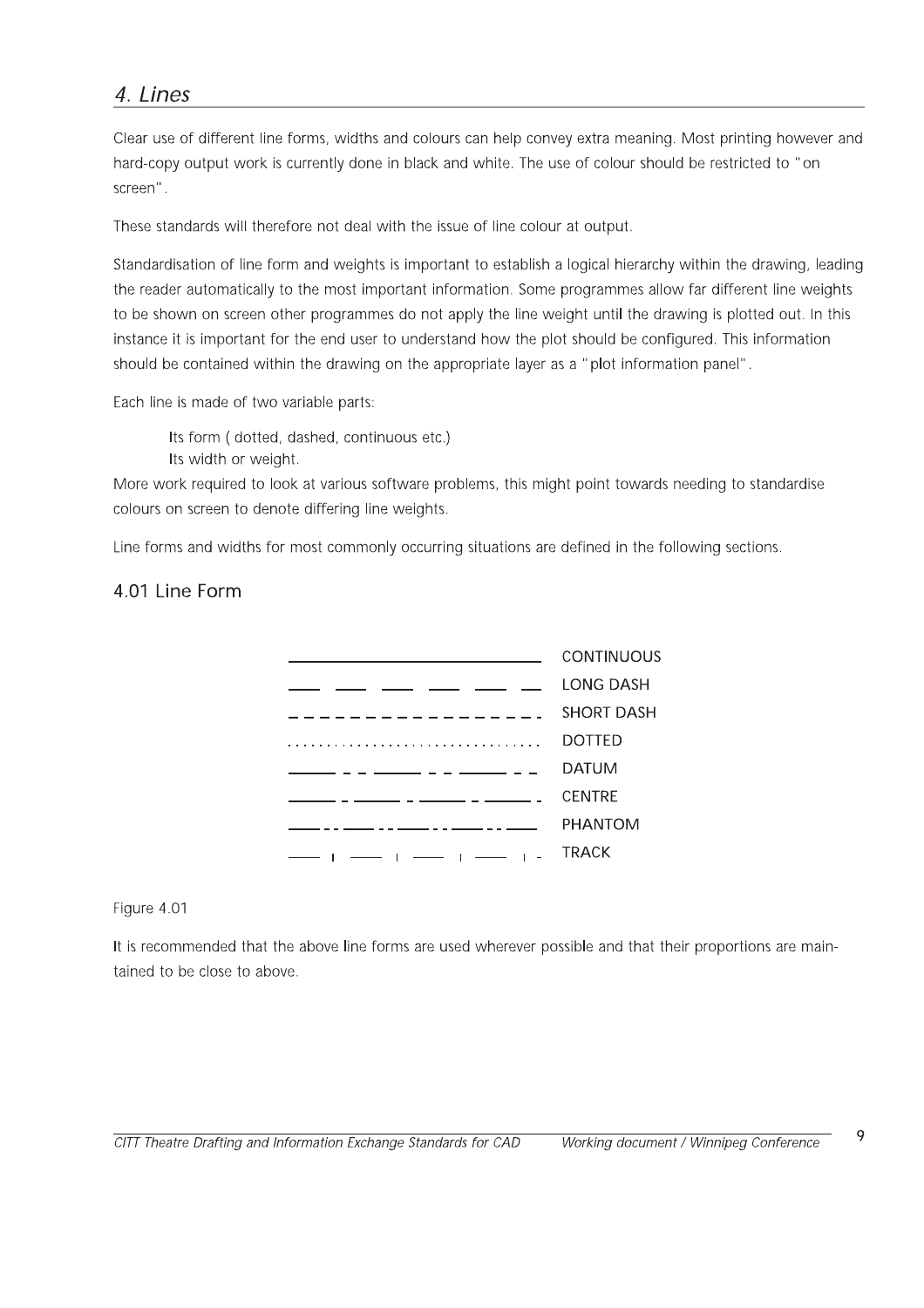### 4.02 Line Widths (weight)

The recommended line widths are shown in Figure 4.2 below;

|  |            | 1.0 ULTRA THICK |
|--|------------|-----------------|
|  | 0.5 THICK  |                 |
|  |            | 0.25 MEDIUM     |
|  | 0.125 THIN |                 |

Figure 4.2

It is recommended that the above line forms and widths are used wherever possible. Other line forms and or widths should only be used if they help clarify a drawing.

### 4.03 Definitive Lines (pre set combination of form and weight)

### 4.03.01 Border Lines

| Drawing Border                                                 | An Ultra thick single continuous line.                                            |  |
|----------------------------------------------------------------|-----------------------------------------------------------------------------------|--|
| Title block                                                    | An Ultra thick single continuous line                                             |  |
| Drawing Division                                               | An Ultra, thick single continuous line                                            |  |
| <b>Notation Box</b>                                            | An Ultra thick single continuous line                                             |  |
| 4.03.02 Drawing Lines                                          |                                                                                   |  |
| Edge Line<br>Major structural information                      | An Ultra thick single continuous line                                             |  |
| between floor level and 1 1.8m<br>Minor Structural information | A thick continuous line                                                           |  |
| between floor level and +.8m                                   | A medium continuous line                                                          |  |
| Detail below Floor level                                       | A thin dashed line.                                                               |  |
| Permanent features above +1.8m                                 | A medium long dashed /line                                                        |  |
| Non-permanent features above +1.8m                             | A thin long dashed /line                                                          |  |
| Hidden detail                                                  | A medium dashed line                                                              |  |
| 4.03.03 References Lines                                       |                                                                                   |  |
| Stage Centre, Zero and Datum lines                             | A thin datum style line with additions of<br>the CL, ZL or DL symbol as necessary |  |
| Centre, Axis and Loci Lines                                    | A thin centre line.                                                               |  |
| 4.03.04 Leaders                                                |                                                                                   |  |
| Leader to an outline                                           | A thin continuous line terminated in an arrow                                     |  |
| pointing to the referenced outline.                            |                                                                                   |  |
| Leader to a surface                                            | A thin continuous line and terminated In a dot<br>on the referenced surface.      |  |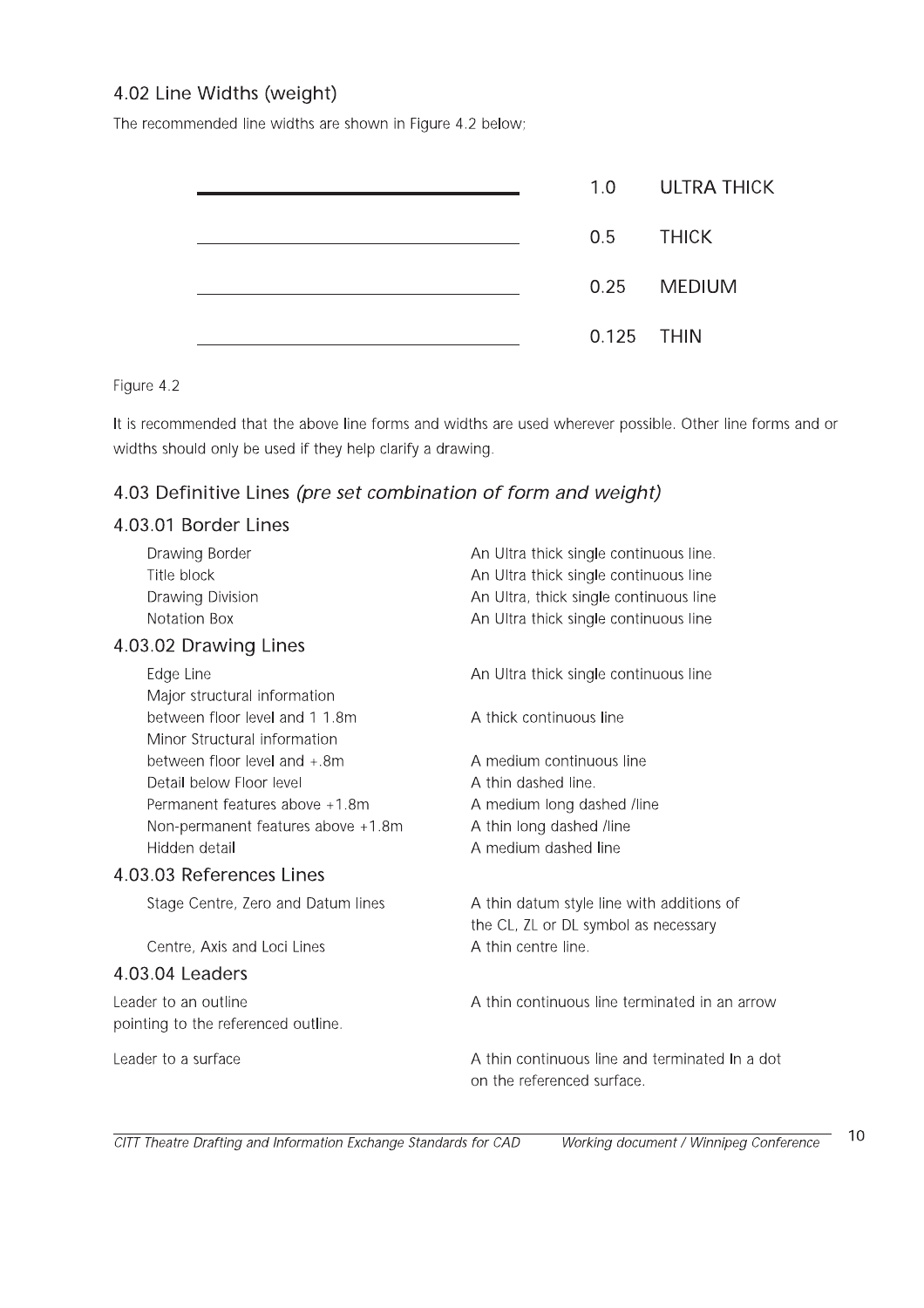### 4.03.05 Dimension Lines

| Surveyed reference dimension (3.07)                                         | A thin continuous line terminated in an arrow<br>with thin continuous extension lines.<br>Text adjacent to an arrow.                                                                             |
|-----------------------------------------------------------------------------|--------------------------------------------------------------------------------------------------------------------------------------------------------------------------------------------------|
| Size Dimension                                                              | A thin continuous line terminated in a tick at each end<br>between thin continuous extension line.<br>Text centre, positioned above horizontal dimensions and to<br>left of vertical dimensions. |
| 4.03.06 Fill Lines                                                          |                                                                                                                                                                                                  |
| Outlines to filled area                                                     | A thick continuous line.                                                                                                                                                                         |
| Outline to unfilled area (Area too large to fill)                           | An ultra-thick continuous line.                                                                                                                                                                  |
| Area fill (Cross Hatch)                                                     | Thin, uniformly spaced diagonal continuous lines.                                                                                                                                                |
| Area Fill (Material)                                                        | Other standard section lining patterns may be<br>used to differentiate materials as required.<br>These should be defined in the drawing Legend<br>and should be in thin line width.              |
| Sectional Fill (Area too small or thin<br>for Cross Hatch or Material Fill) | Filled solid of proper scale thickness. (variation<br>from scale are acceptable if required for clarity,<br>but must be accompanied by an appropriate note).                                     |
| 4.03.07 Other Lines                                                         |                                                                                                                                                                                                  |
| <b>Break Line</b>                                                           | A thin continuous line with 'break' symbol<br>centrally placed                                                                                                                                   |
| Phantom Line                                                                | A thin phantom line for use in adjacent part,<br>alternate position, of repeated feature                                                                                                         |

### 4.04 New Line types/ Widths

It is recognised that there will be times when the draftsperson wishes to represent information differently. This will fall into the of two categories:

New application, existing line type: A new application can be assigned to an existing defined line type, from Figure 4.01 as long as the meaning is clear.

New application, new line type: A new line type can be created. It should be similar in scale to those defined in figure 4.10 its use should be clearly stated. For example, substitution of hy(1/4) in place of t in the track line type, to create a line type for 1/4" hydraulic hose.

In any deviation from the above specifications, it is essential that the new line types end applications are presented in a clear Legend on every drawing in which they are used.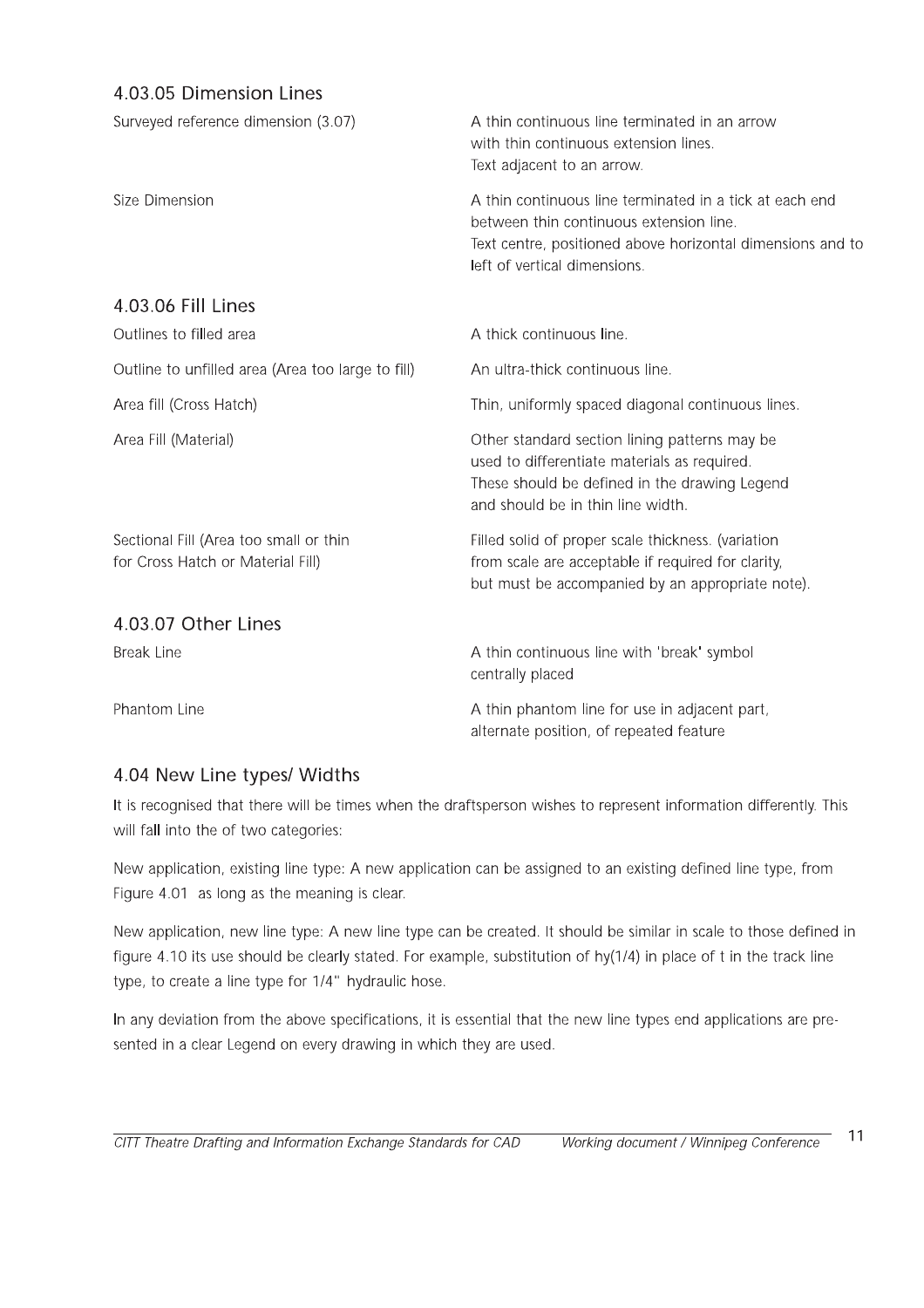### 5. Text

### 5.01 Size

Text should be sized to print out at 2mm high. The default scale for printing CITT library theatre plan is 1:50. Therefore on these plans an actual text height of 2x50 = 100mm should be used.

### 5.02 Font

A clear sans serif typeface should be used. Where possible a standard aspect ratio of 3:2 (height:width) should be observed for lettering.

For clarity, text (notes and dimensions) should be kept to the finest recommended pen size appropriate. This will help distinguish annotation from drawing.



 $\Box$  $\mathbf{\Omega}$ 

 $\vdash$ 

Recommended fonts are obtainable from the Plan Library.

### 6. Layer Naming

Layer/ Level names should perform several functions, they should

- indicate what type of information is contained in the layer.
- Allow for automatic grouping and sorting by software.
- Allow/ for further expansion by end user with the use of sub-groups.

### 6.01 Layer Names

| Not used                         |
|----------------------------------|
| Basic                            |
| Reference Lines                  |
| Basic text English               |
| Basic text Français              |
| <b>Basic fills</b>               |
| Floor                            |
| Subfloor                         |
| Flying                           |
| House and sightlines             |
| LХ                               |
| Sound/AV                         |
| Not yet defined                  |
| Services                         |
| English GenNotes                 |
| Notes Générales Français         |
| Title Block Imperial (Full Size) |
| Title Block Metric (Full Size)   |
| Layer Key and Plotting Notes     |
|                                  |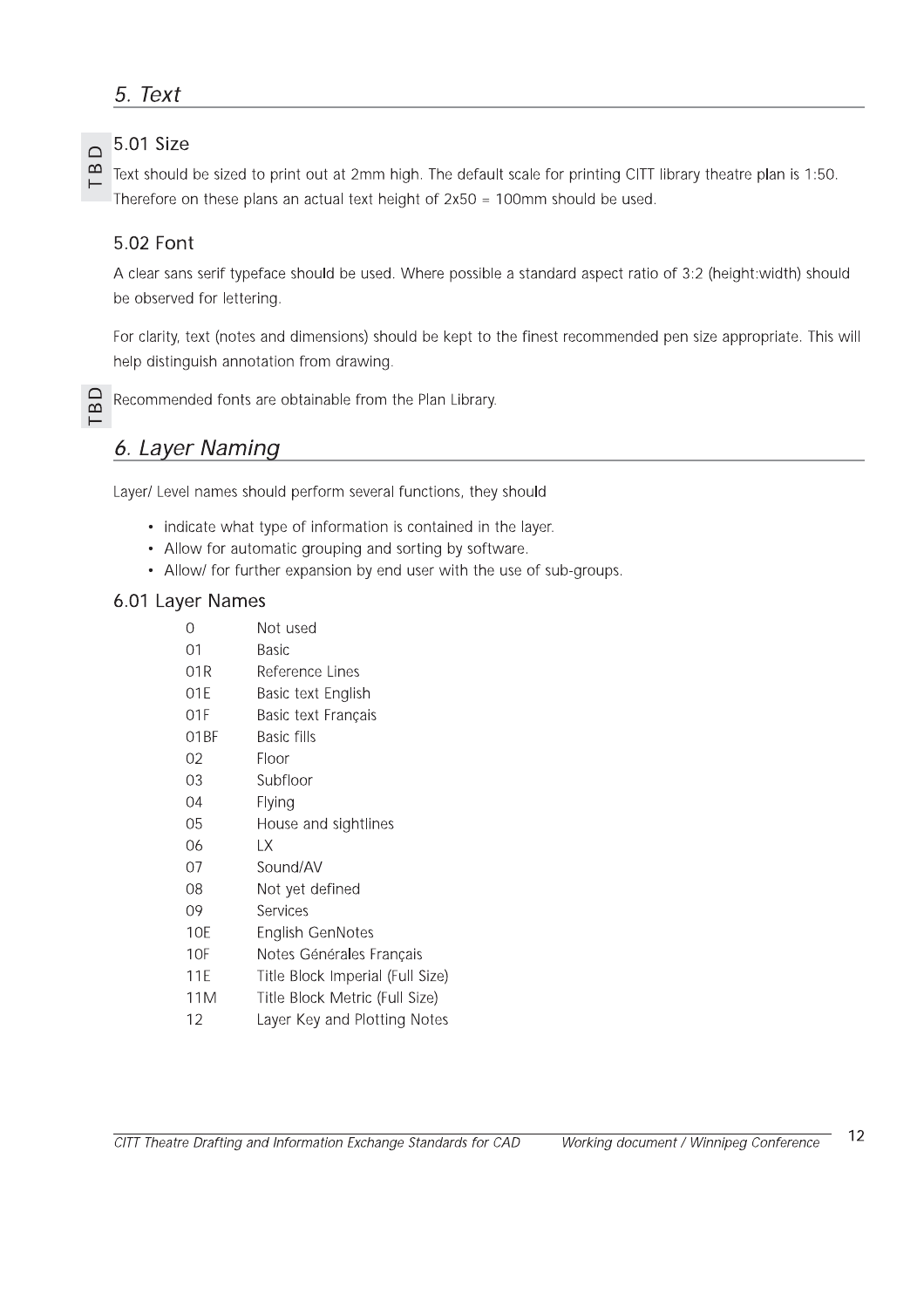## 6.02 Layer Content

### $\Omega$

6.02 Layer Content<br>
0<br>
This layer is created automatically by some soft ware, and it cannot be deleted. Some software does not use<br>
layer "0" at all. Therefore it should only be used as a temporary layer (work in progress)

O<br>
This layer is created automatically by some soft ware, and it cannot be deleted. Some software does not use<br>
layer "0" at all. Therefore it should only be used as a temporary layer (work in progress)<br>
O1-Basic<br>
This lay 01-Basic<br>This layer contains the fundamental structural information required to establish if a set fits the space as well as<br>doors and other openings onto the performance area.<br>The Reference lines hat all dimensions are ta 01R-Reference Lines<br>Reference lines that all dimensions are taken from (Zero, Centre and Datum lines and their symbols). This is kept<br>on a distinct layer so as to allow for quick overlay to another facility by matching up

**O1E-Basic text English**<br>Text relating to the basic layer in English placed so as to not overlay the French text of layer 01F since it may be<br>required to show both languages at the same time.<br>**O1F-Basic text Français**<br>Text 01F-Basic text Français<br>
Text relating to the basic layer in French placed so as to not overlay the English text of layer 01C since it may be<br>
required to show both languages at the same time.<br>
01BF-Basic fills<br>
Hatched an Hatched and filled areas relating to the basic layer only, including seating layouts These are<br>required when considering technical questions relating to a venue. Switching off these laye<br>performance.<br>02-Floor<br>Details of tr

performance.<br>
02-Floor<br>
Details of traps, integral revolves, etc. Alternative stage shapes and pit formats.<br>
03-SubFloor<br>
Details of the structure supporting the stage (showing areas to be avoided or considered when planni 03-SubFloor<br>Details of the structure supporting the stage (showing areas to be avoided or considered when planning floor<br>alteration or effects through the stage surface.)<br>04-Flying<br>Details of the flying system, bar ends an

04-Flying<br>Details of the flying system, bar ends and centres indicated, position or suspension centres, grid details, areas<br>where motors can be rigged. access points, etc.<br>05-House and Sightlines<br>Seating layout with extrem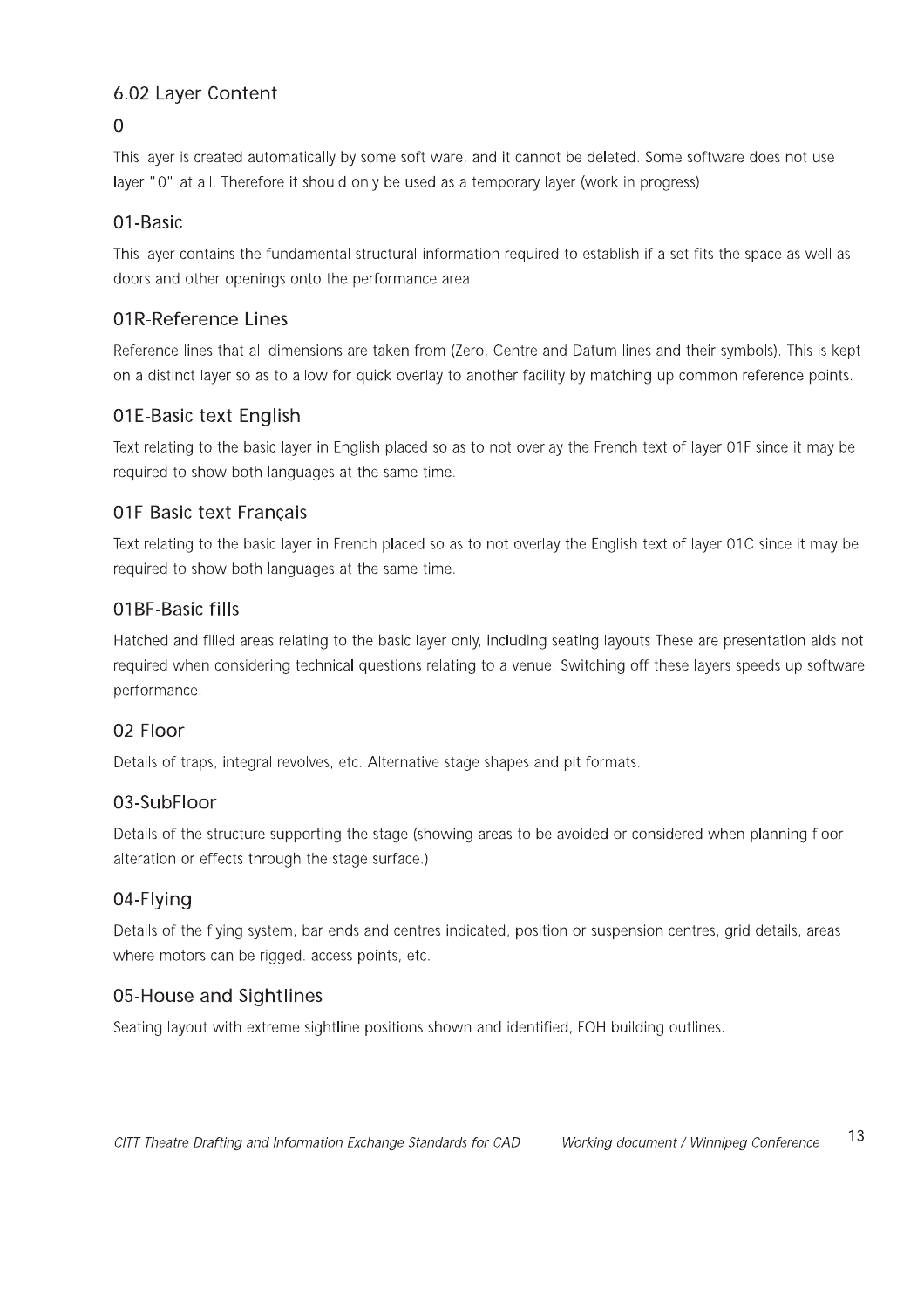### 06-LX

Permanent LX positions/rig details. Circuit outlets, numbering and types, position of dimmers. Follow spot positions and type, control room information.

### 07-Sound

Microphone and speaker positions and equipment information. Alternative operating positions. Cue light information. Video camera and monitor positions.

### 08-Not Yet Defined

For future use as may be required.

### 09-Services

Building services details, plumbing runs, "domestic" power runs, fire and security alarm details (sensors, sprinklers, hoses etc.)

### 10E-GenNotes English

Optional layer for storage of notation (text) in English. Text in general should stay on the layer to which it relates. Place text so as to not overlay 10a' notes since it may be required to show both languages at the same time.

### 10F-GenNotes Francais

Optional layer for storage of notation (text) in French. Text in general should stay on the layer to which it relates. Place text so as to not overlay 10a notes since it may be required to show both languages at the same time.

### 11E-Title Block Metric (full size)

### 11F-Title Block Imperial (full size)

### 12-Layer Key and plotting notes in English and French

### 6.03 Further expansion of Layers

The above layers represent how a layer structure should be created for a Library plan If the end user wishes to add more information on further layers a similar protocol should be adopted as is used around layer 1.

Further information relating to already established layers is drawn on a layer with a letter (suffix) following the original parent layer number and a brief description of the type of information.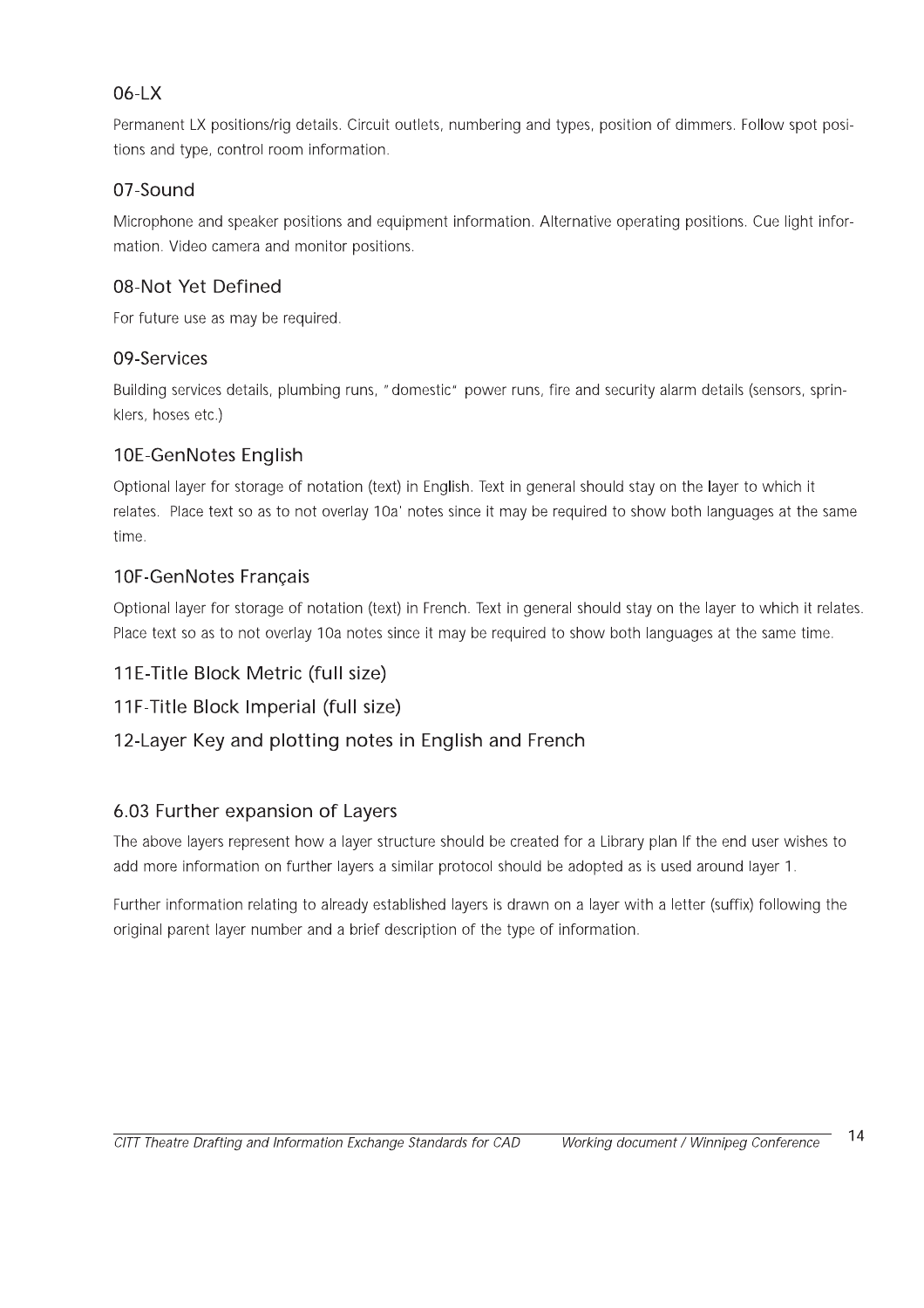### 7. Title Block

### 7.01 Position and Construction

The title block should be positioned, where possible, at the bottom right-hand corner of the sheet, so that when the plan is drawer stored, or folded appropriately, the title and number are always clearly visible.

The position of the title block should only be changed in exceptional circumstances, if for example the drawings are always stored in a hanging rack. The title and numbers should still remain clearly visible when the drawing is folded. The title block will therefore always be positioned in a drawing corner.

Line and text widths and layout within the title block should be chosen for greatest clarity. See sections 2 and 4 for Line Weight and Text details.

Figure 7.01 shows the recommended format.

### 7.02 Essential Information: (Facilities plans)

Illustration of the title block to show inclusion of:

Name, address, telephone number, fax number and e-mail address of the issuing venue/ drawing office/ draftsperson Name of the producing company (if necessary) Title of the project/ show Title of the drawing Scale of the drawing Date of the first issue Reference, description, and dates of subsequent revisions.

### 7.03 Optional Information

The panel may carry further information, such as the venue logo, the project designer (director, lighting designer), the name of the producing company the name of the person preparing and checking the drawing, job reference, essential stage information, software used to produce the drawing, etc.

### 7.04 Scale Bar

It is recommended that a scale indicator be included within the title block to enable both the checking of plan print accuracy, and rough scaling on site without need for a scale rule.

### 7.05 Legend

The use of a legend is necessary to define the meaning of non-standard symbols, line types (and line widths) contained in the drawing.

If the drawing conforms to the CITT standards, laid down in this document. It is not necessary to include a legend if the title block disclaimer is clearly visible.

SCALE BAR and/or **KEY PLAN** This plan has been drawn according to<br>the CITT CAD Standards 1999 v1 under<br>the Facilities Database Project as<br>Funded by the Canada Council and<br>implemented by CultureNet and CITT. This plan was verified for exactness a the time of first issue. .<br>Ce plan a été dessiné conformément aux Standards DAO CITT 1999 v1 sous Standards DAO CITT 1999 v1 sous<br>l'égide du projet de Base de données<br>des lieux de diffusion tel que commandité<br>par le Conseil des Arts du Canada et<br>réalisé par CultureNet et CITT. Ce plan a<br>été vérifié pour son exactitude Other project professionals •Designer<br>•Director -Architect<br>Engineer **REVISIONS** DATE | DESC  $NO<sub>1</sub>$ (LOGO) Name of company or individual issuing drawing TELEPHONE: ADDRESS **TITLE OF DRAWING** CAD FILE: FDB-000.DWG  $1/8" = 1'-0"$ SCALE: DATE: SEPT. 12, 1999 DRAWN BY: D. B. **TITLE OF** Project / Show **FDB-000** 

Fig 7.01

CITT Theatre Drafting and Information Exchange Standards for CAD Working document / Winnipeg Conference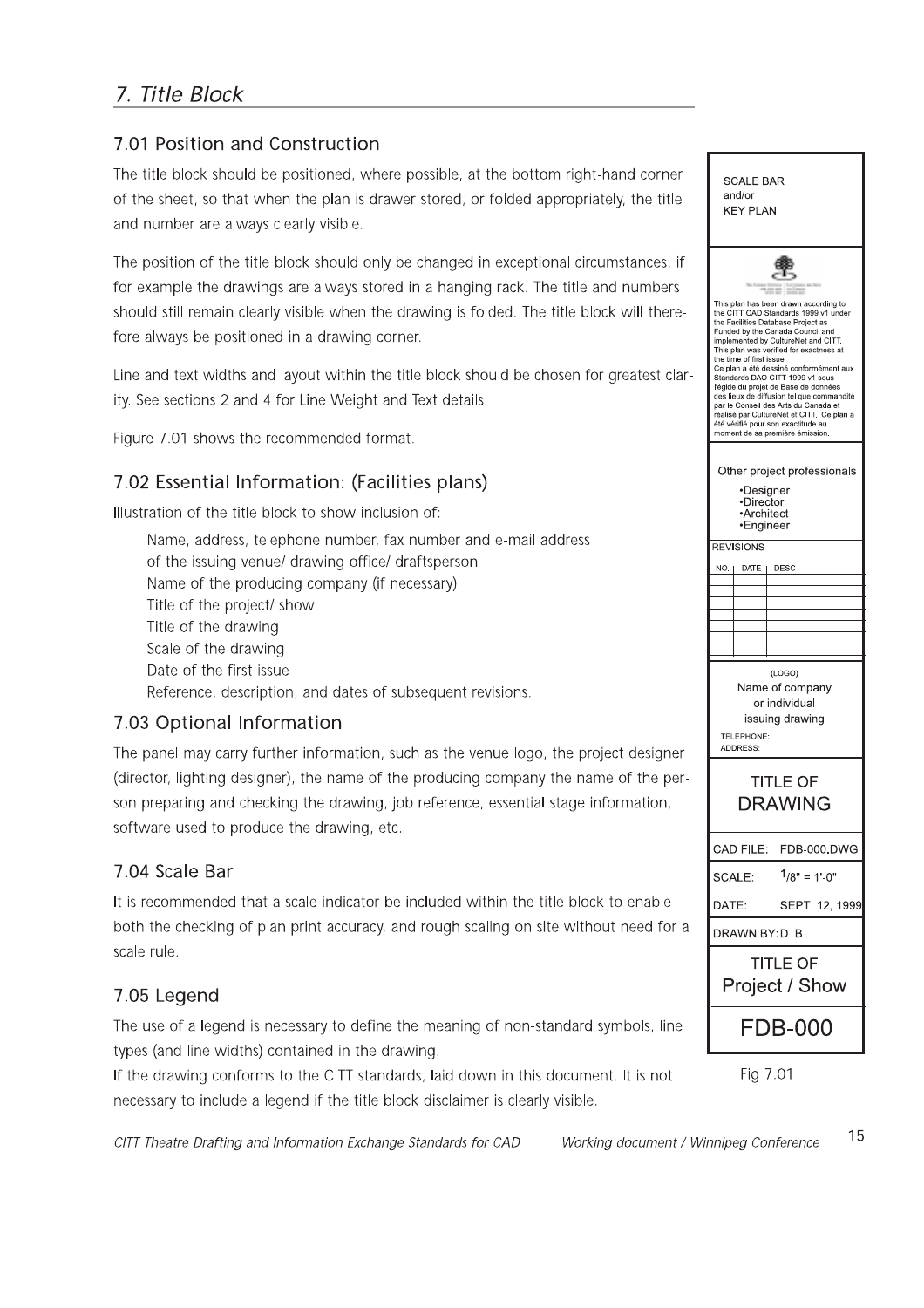### 8. Drawing border

CITT library plans do not include a border because of the various plot formats that may eventually be used. Separate files in the library contain approved borders for the standard ??? A format paper size. ???

Printed plans where possible should always include a border. The border should be kept simple and clear The choice of continuous line of ultra thick line weight is recommended in keeping with section 4.

### 9. Abbreviations

| 9.01 General            |                                             |  |  |
|-------------------------|---------------------------------------------|--|--|
| CL                      | Centre Line (of the stage in plan)          |  |  |
| ZL                      | Zero Line (back of the iron where possible) |  |  |
| DL                      | Datum Line (Horizontal plane)               |  |  |
| <b>SL</b>               | Stage Left (actors viewpoint)               |  |  |
| <b>SR</b>               | Stage Right (actors viewpoint)              |  |  |
| US                      | Up Stage                                    |  |  |
| <b>DS</b>               | Down Stage                                  |  |  |
| onS                     | On Stage                                    |  |  |
| offS                    | Off Stage                                   |  |  |
| CO                      | Clear Opening                               |  |  |
| <b>DIA</b>              | Diameter (of revolve for example)           |  |  |
| <b>RAD</b>              | Radius                                      |  |  |
| CWT (SP) or SCWT        | Single purchase counterweight               |  |  |
| CWT (DP) or DCWT        | Double purchase counterweight               |  |  |
| <b>HEMP</b>             | Direct flying bar on rope                   |  |  |
| <b>FLYS</b>             | Area where the flying system is operated    |  |  |
| SWL                     | Safe working light                          |  |  |
| WLL                     | Working load limit                          |  |  |
| <b>DIM</b>              | Dimension                                   |  |  |
| <b>MAX</b>              | Maximum (dimensions)                        |  |  |
| <b>MIN</b>              | Minimum (dimensions)                        |  |  |
| <b>NTS</b>              | Not to scale (use given dimension only)     |  |  |
| <b>APPRX</b>            | Approximate                                 |  |  |
| <b>EST</b>              | Estimated (dimensions)                      |  |  |
| <b>AVG</b>              | Average                                     |  |  |
| <b>VERT</b>             | Vertical                                    |  |  |
| <b>HOR</b>              | Horizontal                                  |  |  |
| <b>TYP</b>              | Typical                                     |  |  |
| <b>RP</b>               | Rear Projection Screen                      |  |  |
| 9.02 Lighting and Sound |                                             |  |  |
| Α                       | Ampere                                      |  |  |
| <b>KW</b>               | Kilowatt                                    |  |  |
| V                       | Volt                                        |  |  |
| <b>kVA</b>              | Volt Amp Reactive                           |  |  |
|                         |                                             |  |  |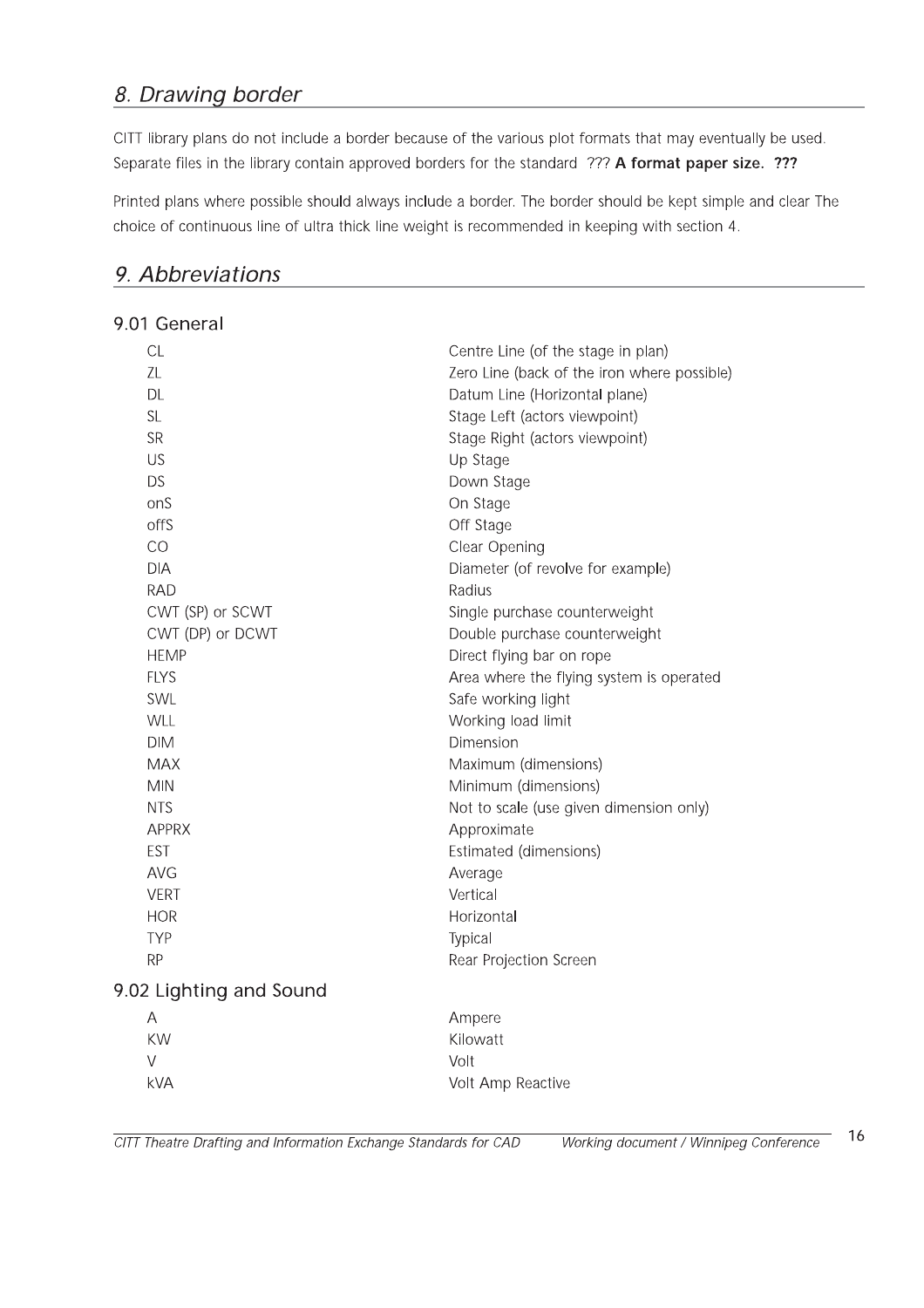| Ch          | Channel                     |
|-------------|-----------------------------|
| <b>HW</b>   | Hard Wired                  |
| P           | Patched                     |
| Hz          | Hertz                       |
| <b>AUX</b>  | Auxiliary                   |
| LX LDR      | Vertical Lighting frame     |
| 2.4KW       | 2.4 Kilowatt (20A) outlet   |
| 6KW         | 6 Kilowatt (50A) outlet     |
| <b>IND</b>  | Independent circuit         |
| <b>ND</b>   | Non Dimable power outlet    |
| <b>POK</b>  | Floor pockets (in flooring) |
| LХ          | Lighting                    |
| <b>ELEC</b> | Electrical                  |
| FX          | Sound                       |
| <b>MIC</b>  | Microphone                  |
| <b>SPKR</b> | Loudspeaker                 |
| <b>VID</b>  | Video                       |
| VID CAM     | Video Camera                |
| VID MON     | Video Monitor               |
|             |                             |

### 10. Symbols

Symbols should be used to provide information and enhance the clarity of a drawing.

????(CITT, USITT, ABTT) standard symbols can be used without need for further annotations. all other symbols should be drawn from the appropriate standards or a full description given in the drawing legend.

Full/enhanced details should always be used in preference to symbolic representation where they add to the information provided on the drawing (e.g. full details of a door, its thickness and jamb section).

All symbols should be drawn with the appropriate line weight, style and level/layer structure.

Symbols for LX, Design and Construction drawings appear in later editions.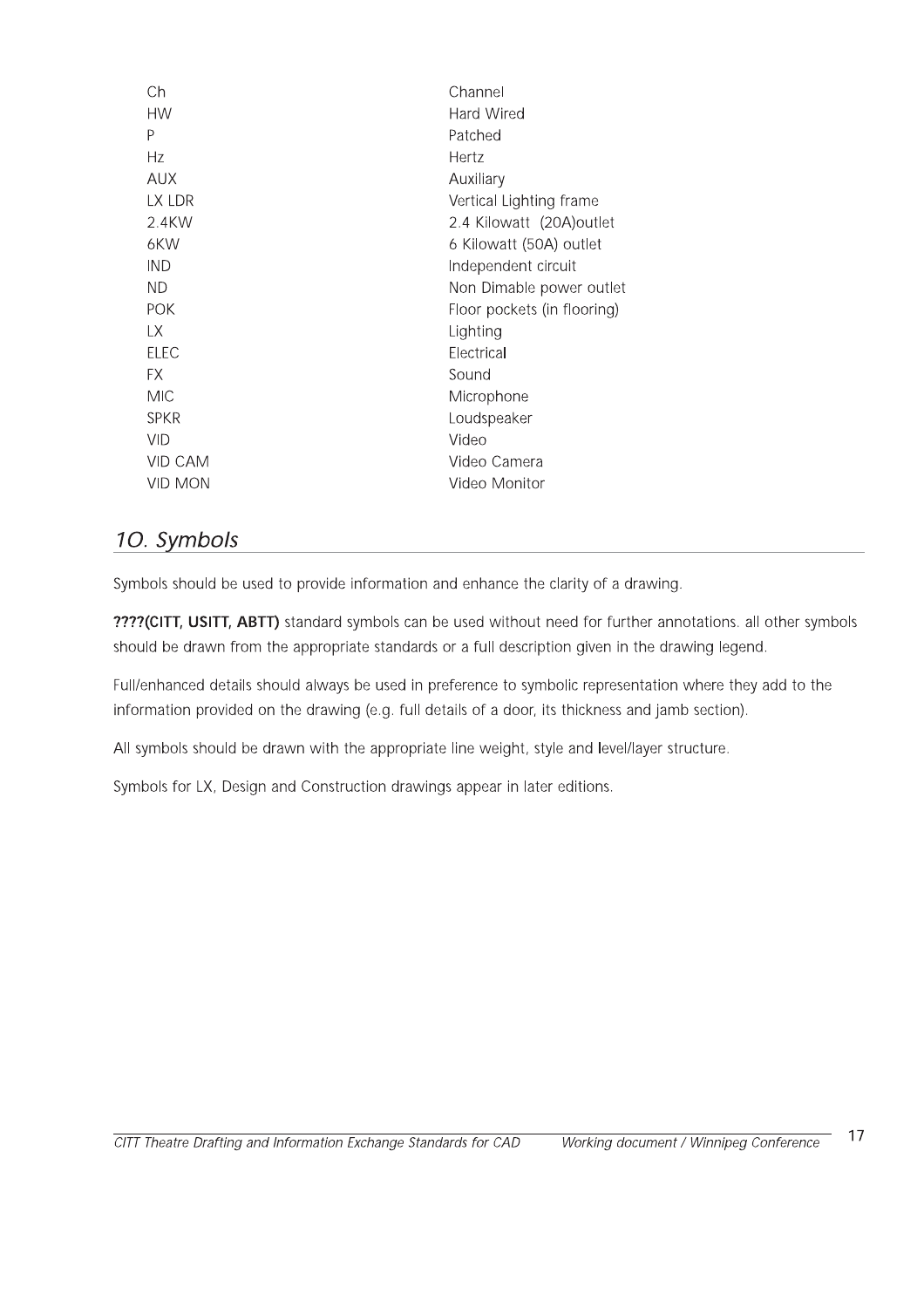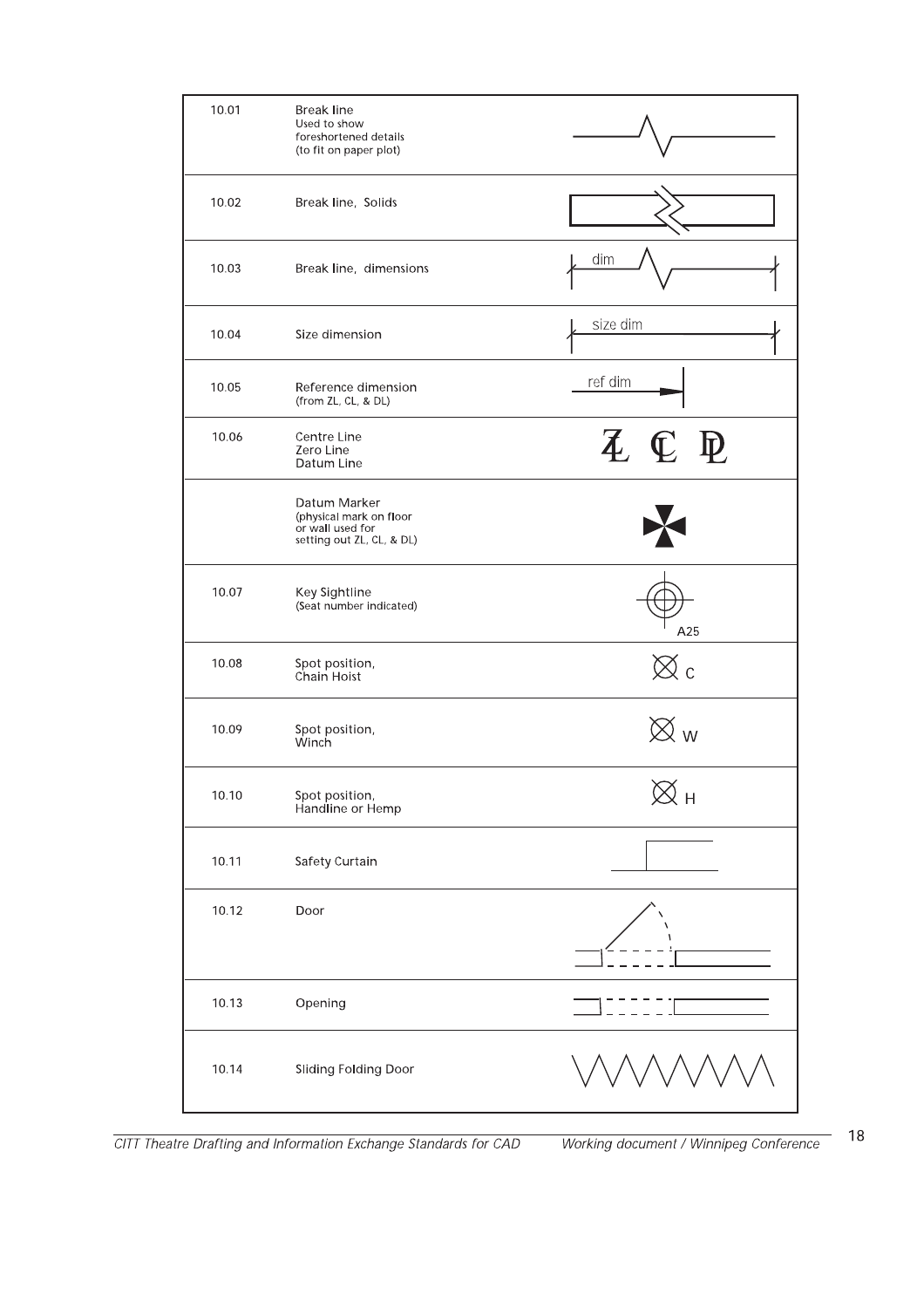| 10.17 | Ramp<br>arrow points up                                                                                   | <b>BOTTOM HEIGHT</b><br>TOP HEIGHT                                                                                                               |
|-------|-----------------------------------------------------------------------------------------------------------|--------------------------------------------------------------------------------------------------------------------------------------------------|
| 10.18 | Rake<br>arrow points down rake                                                                            | 1 in 24                                                                                                                                          |
| 10.19 | <b>Stairs</b><br>steps of equal rise                                                                      | TOP HEIGHT<br>BOTTOM HEIGH                                                                                                                       |
| 10.20 | <b>Stairs</b><br>steps of unequal rise                                                                    | $\begin{array}{r} \times \text{HEIGHT} \\ \hline \times \text{HEIGHT} \\ \hline \times \text{HEIGHT} \\ \hline \times \text{HEIGHT} \end{array}$ |
| 10.21 | Stage Traps (modules)                                                                                     | ŗ.<br>Ĩ,<br>$\blacksquare$<br>للمالي                                                                                                             |
| 10.22 | Fly Bar<br>Showing overall length<br>(indicated by circle centres)<br>extension and<br>suspension centres | Further work required<br>$\overbrace{(\cdot)} \cdot \cdot \cdot \cdot \cdot \rightarrow$<br>$X - X =$                                            |
| 10.23 | Drapes touching floor<br>without fullness                                                                 |                                                                                                                                                  |
| 10.24 | Drapes overhead<br>without fullness                                                                       |                                                                                                                                                  |
| 10.25 | Drapes touching floor<br>with fullness                                                                    |                                                                                                                                                  |
| 10.26 | Drapes overhead<br>with fullness                                                                          |                                                                                                                                                  |
| 10.27 | Legs on track                                                                                             | <del>v</del> va<br>∨≁∧                                                                                                                           |
| 10.29 | <b>Fire Point</b>                                                                                         |                                                                                                                                                  |
| 10.30 | Hydraulic Power Point<br>with bore dia.                                                                   | $\frac{3}{4}$                                                                                                                                    |
| 10.31 | Pneumatic Power Point<br>with bore dia.                                                                   | $\frac{1}{2}$                                                                                                                                    |